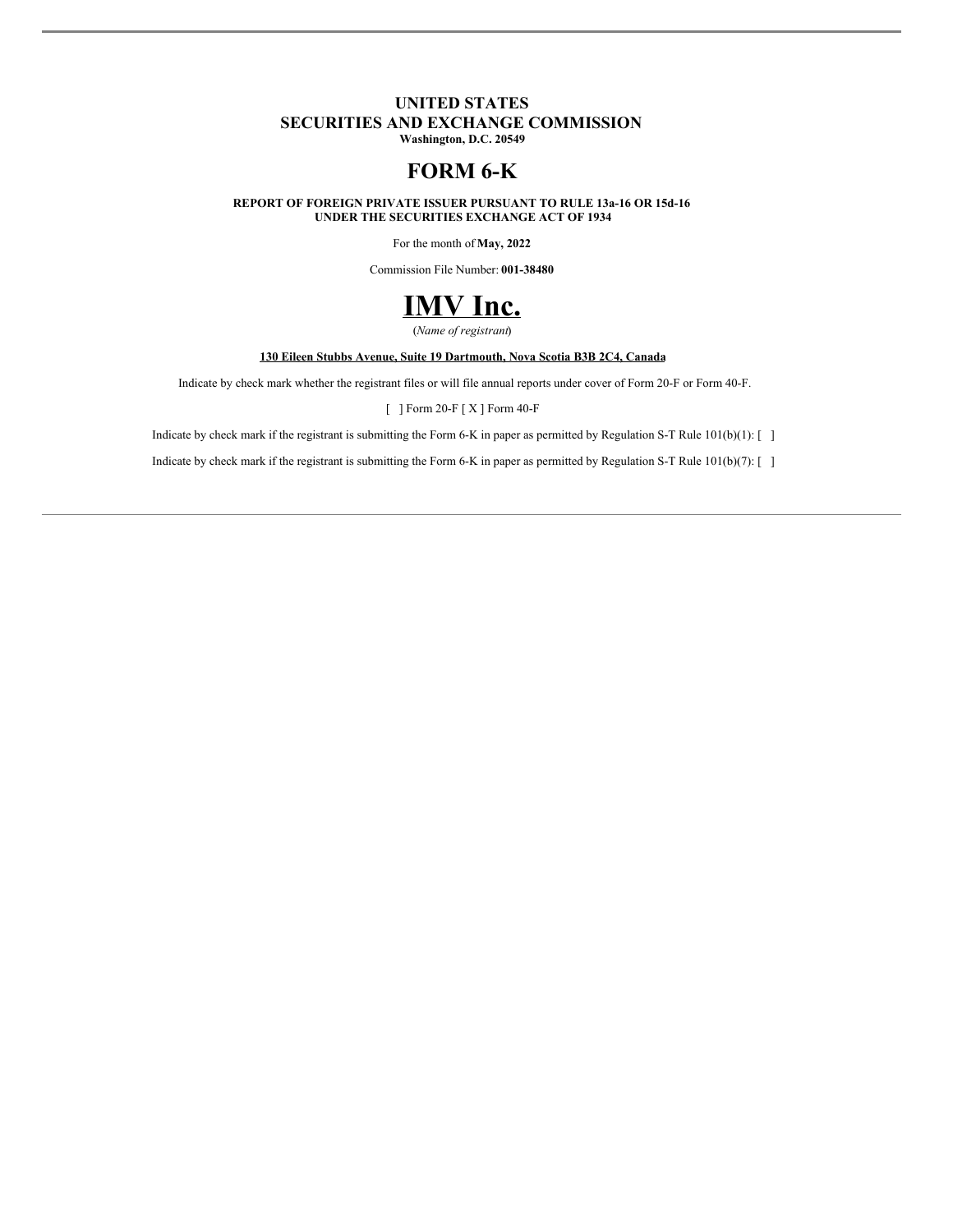## **SIGNATURES**

Pursuant to the requirements of the Securities Exchange Act of 1934, the registrant has duly caused this report to be signed on its behalf by the undersigned, thereunto duly authorized.

## **IMV Inc.**

Date: May 17, 2022 By: /s/ Brittany Davison Name: Brittany Davison Title: Snr. VP Finance acting as Chief Financial Officer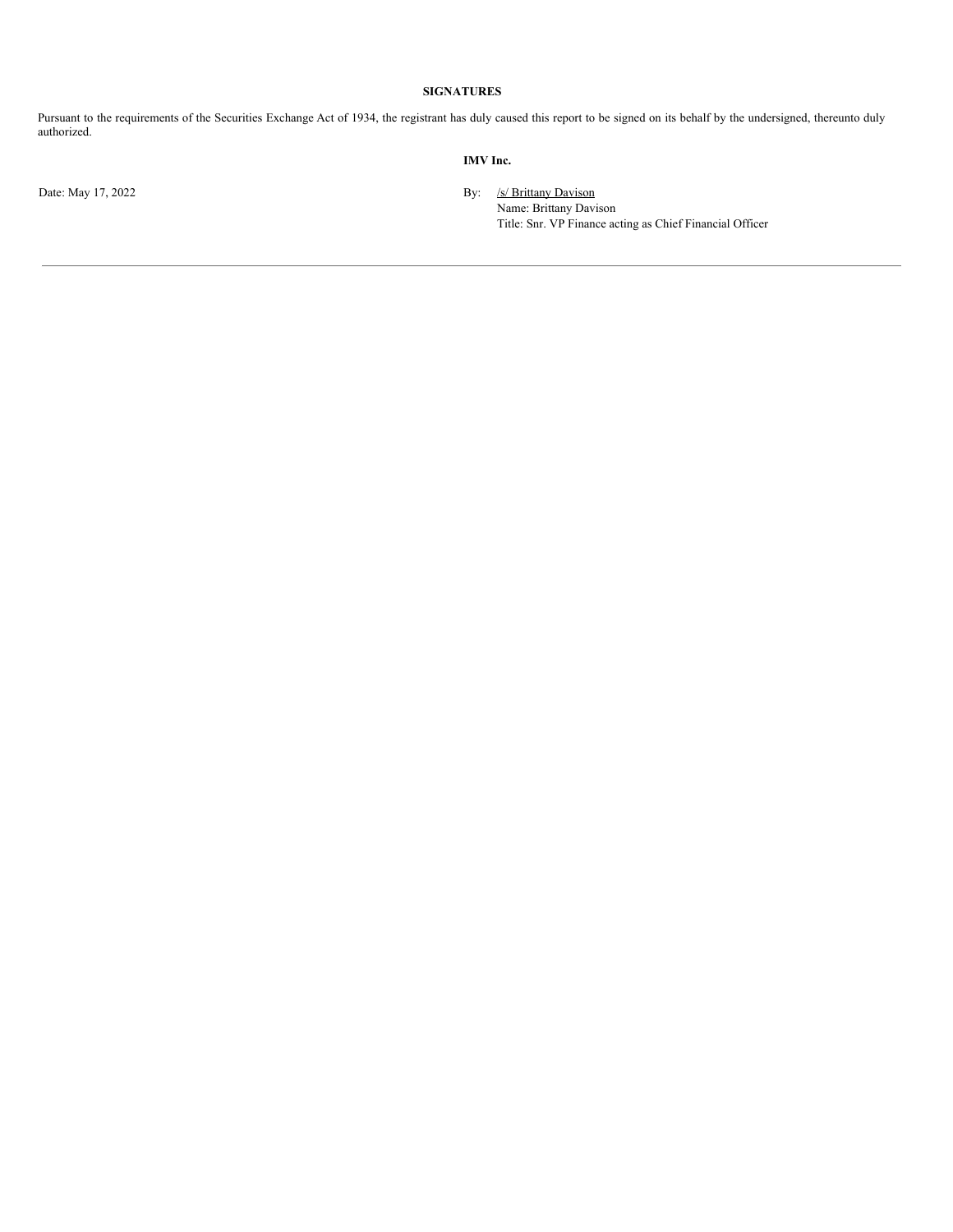## **Form 6-K Exhibit Index**

| Exhibit |                                                                                                           |
|---------|-----------------------------------------------------------------------------------------------------------|
| Number  | <b>Document Description</b>                                                                               |
| 99.1    | News Release dated May 17, 2022. IMV Inc. to Present at the H.C. Wainwright Global Investment Conference. |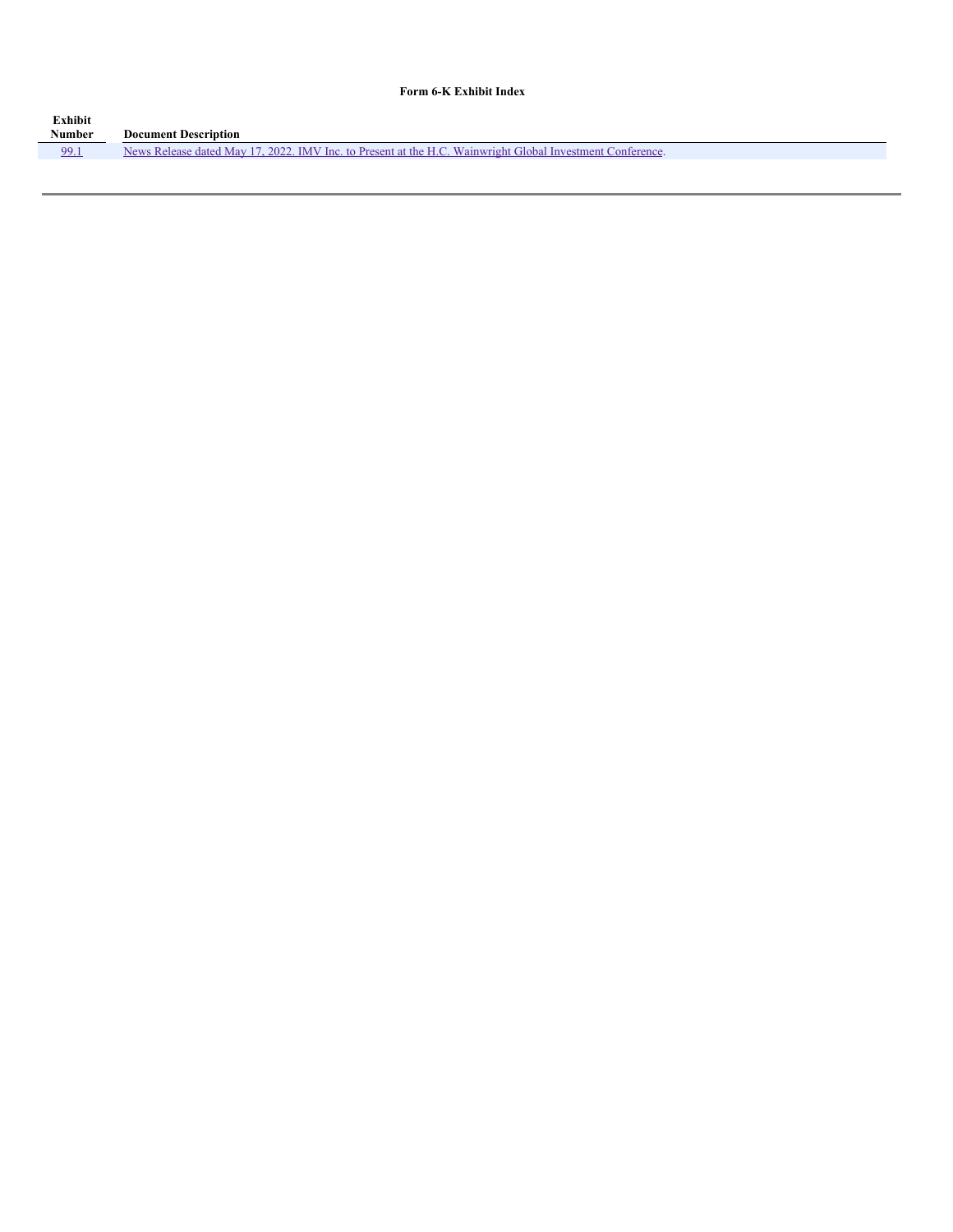Media Release

<span id="page-3-0"></span>

#### **IMV Inc. to Present at the H.C. Wainwright Global Investment Conference**

**DARTMOUTH, Nova Scotia, & CAMBRIDGE, Mass.**-- **May 17, 2022** -- IMV Inc. (NASDAQ: IMV; TSX: IMV), a clinical-stage company developing a portfolio of immune-educating therapies based on its novel DPX® platform to treat solid and hematologic cancers, today announced that members of IMV's executive management team will be participating in person at the H.C. Wainwright Global Investment Conference, which will be held in person and virtually May 23-26, 2022 in Miami, FL.

#### **H.C. Wainwright Global Investment Conference**

Format: Presentation and one-on-one investor meetings Date: Wednesday May 25, 2022 Time: 9:30 a.m. ET

A link to this presentation is available under the *'Events*, Webcasts & Presentations' section of IMV's website and a replay of the presentation will be available in for 90 days.

#### **About IMV**

IMV Inc. is a clinical-stage immuno-oncology company advancing a portfolio of therapies based on the Company's immune-educating platform: the DPX® technology. Through a differentiated mechanism of action, the DPX platform delivers instruction to the immune system to generate a specific, robust, and persistent immune response. IMV's lead candidate, maveropepimut-S (MVP-S), delivers antigenic peptides from survivin, a well-recognized cancer antigen commonly overexpressed in advanced cancers. MVP-S also delivers an innate immunity activator and a universal CD4 T cell helper peptide. These elements foster maturation of antigen presenting cells as well as robust activation of CD8 T cell effector and memory function. MVP-S treatment has been well tolerated and has demonstrated defined clinical benefit in multiple cancer indications as well as the activation of a targeted and sustained, survivin-specific anti-tumor immune response. MVP-S is currently being evaluated in clinical trials for hematologic and solid cancers, including Diffuse Large B Cell Lymphoma (DLBCL) as well as ovarian, bladder and breast cancers. IMV is also developing a second immunotherapy leveraging the DPX immune delivery platform, DPX-SurMAGE. This dual-targeted immunotherapy combines antigenic peptides for both the survivin and MAGE-A9 cancer proteins to elicit immune responses to these two distinct cancer antigens simultaneously. A Phase 1 clinical trial in bladder cancer was initiated in early 2022. For more information, visit www.imv-inc.com and connect with us on Twitter and LinkedIn.

#### **IMV Forward-Looking Statements**

This press release contains forward-looking information under applicable securities law. All information that addresses activities or developments that we expect to occur in the future is forward-looking information. Forward-looking statements use such word as "will", "may", "potential", "believe", "expect", "continue", "anticipate" and other similar terminology. Forward-looking statements are based on the estimates and opinions of management on the date the statements are made. In the press release, such forward-looking statements include, but are not